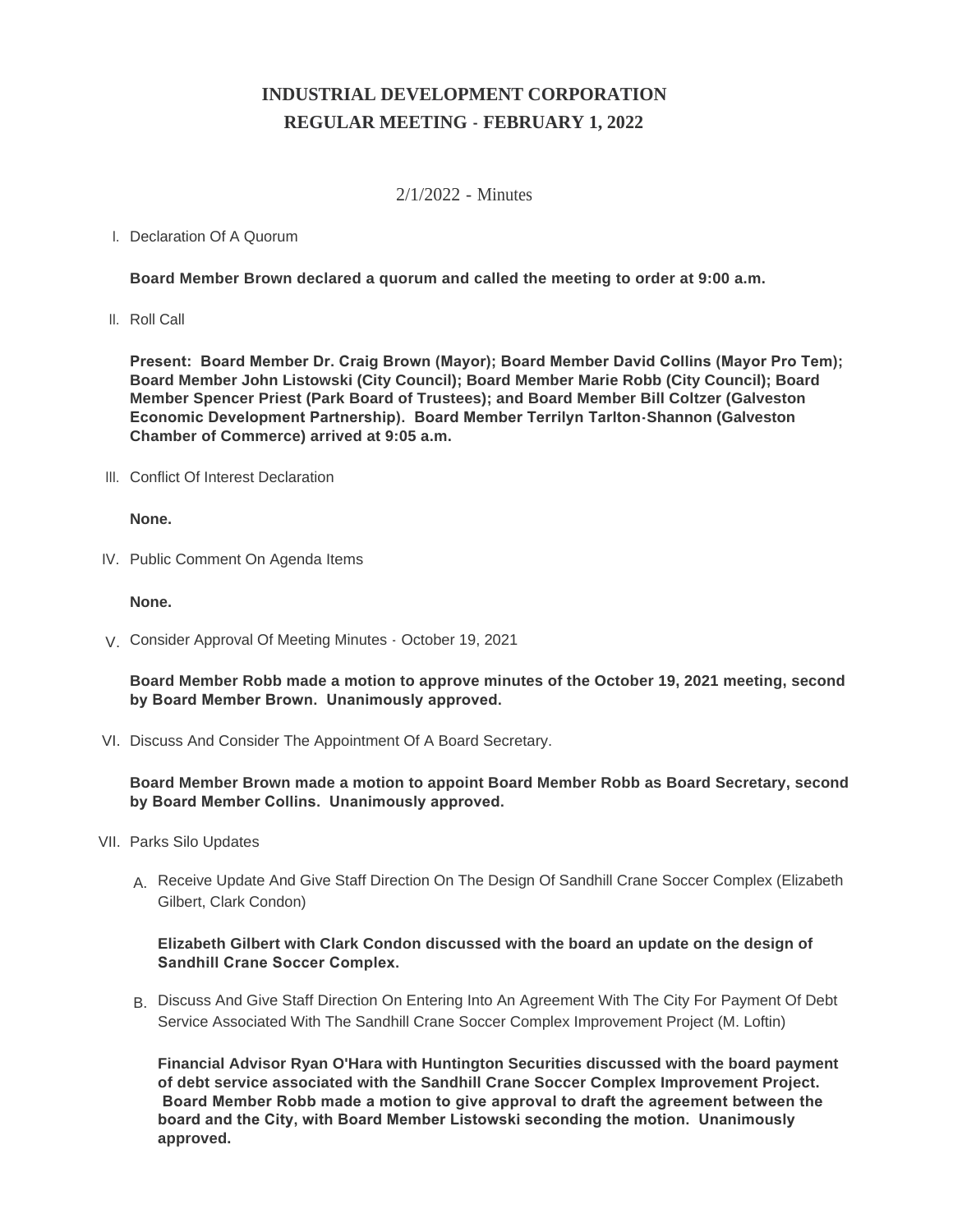C. Receive Update And Give Staff Direction On Jones Park And Shield Park (Christine Bryant, Vision Galveston)

**Christine Bryant with Vision Galveston and Michelle Bright with Asakura Robinson discussed with the board an update on Jones Park and Shield Park. Vision Galveston and the IDC will partner on pursuing a grant in the amount of \$28,000 to be used on the Shield Park Project. A sign will be placed at Jones Park to let the community know that work is being done at the park. Board Member Tarlton-Shannon suggested adding language to the sign about taking donations for the park. Jones Park public engagement is scheduled on March 10th at Parker Elementary.** 

D. Forecasting - IDC Parks Silo Funding 10-Year Plan

**Assistant City Manager Brandon Cook discussed with the board updated projected revenues and costs for the IDC Parks Silo.** 

E. Recap Of Parks Maintenance Package #3 (Barbara Sanderson)

**Director of Parks and Recreation Barbara Sanderson discussed with the board a recap of Parks Maintenance Package #3. She proposed the following new projects and renovations for remaining funds totaling \$245,450.20. Menard Park - resurfacing tennis courts (to include pickleball courts), replacing windscreens; McGuire-Dent Gymnasium windows - automated shades; Lindale Park - resurfacing tennis courts (to include pickleball courts), and replacing windscreens; Crockett Baseball Complex - four pitching L screens, official Little League pitching mounds, additional padding for backstop, parking lot netting, tree replacement/trimming, construction of storage area, multi-field sports PA system, and remaining partial scoreboard payment; West End Ballparks - Hooper Field scoreboard; Lasker Pool/Parks - resurfacing tennis courts (to include pickleball courts), and resurfacing windscreens; and contingency reserve. The board discussed seeking donations for the items needed at the parks.**

F. Forecast Parks Maintenance Package #4 (Barbara Sanderson)

**Director of Parks and Recreation Barbara Sanderson discussed with the board Parks Maintenance Package #4. Hooper Field - fencing needs to be replaced around the entire complex with the outfield being extended to 300 feet at an estimated cost of \$180,000; Hooper Field lighting - needs to be updated with the Musco System that would include a 25 year warranty at an estimated cost of \$375,000; Hooper Field conditions - fields could use an irrigation system and ideally, artificial turf could be installed should additional funding become available, estimated dirt/fill is \$25,000.**

- VIII. Administrative Matters
	- A. Discuss And Receive Update On Current Or Completed IDC Projects

#### **Assistant City Manager Brandon Cook discussed with the board an update on the 23rd Street Project.**

B. Discuss And Receive An Update From Treasurer On Expenses, Available Funds, Forecasts And Investments: (Brandon Cook)

**Assistant City Manager Brandon Cook discussed with the board an update on sales tax revenues being 30% over from the prior year due to the Lone Star Rally. Board Member Listowski reported that GISD is interested in partnering with the City on the Lasker Park Pool.**